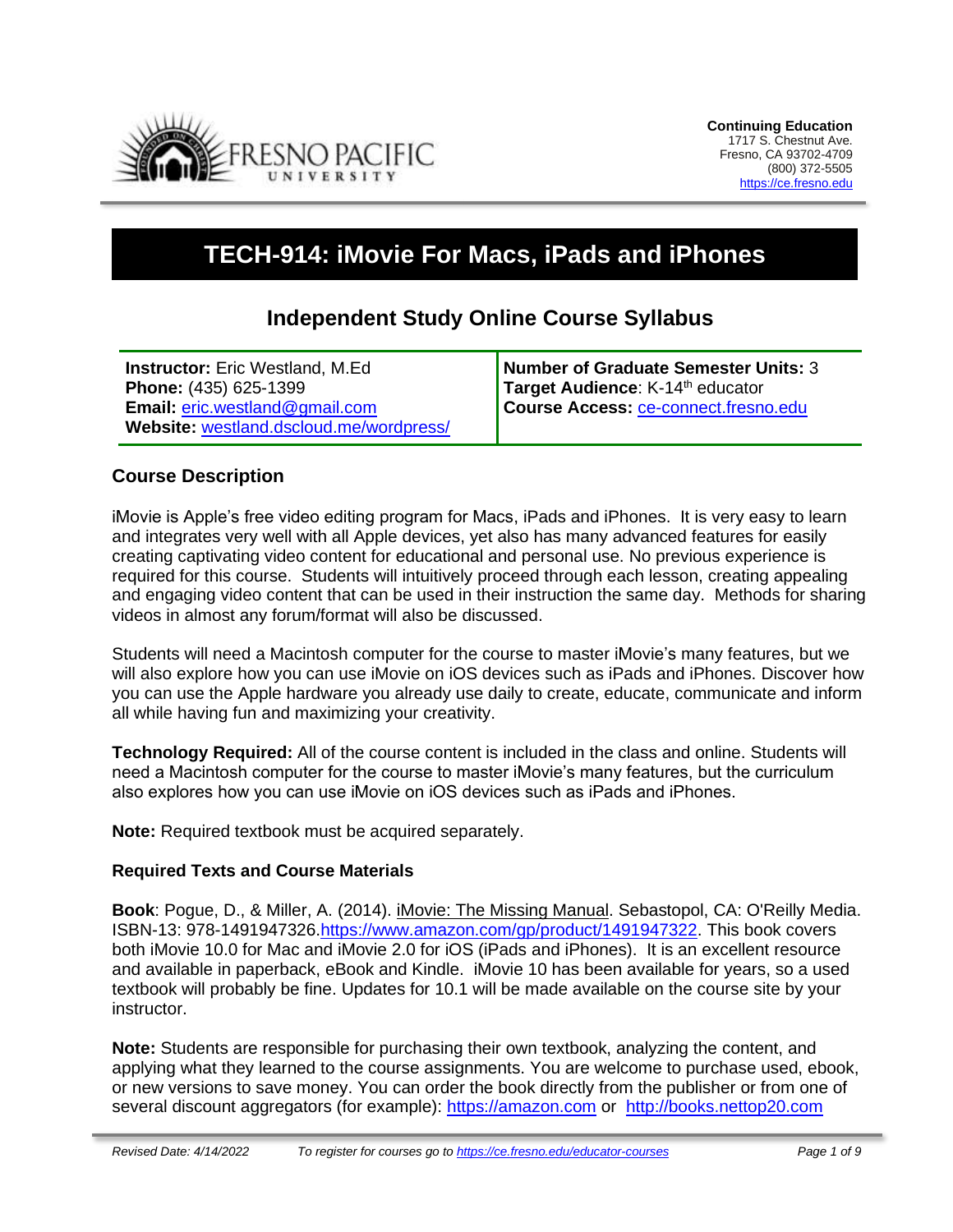**Online Resources:** Relevant online resources that support the course content and encourage further investigation will be available throughout the course assignments. Active hyperlinks are utilized throughout the course and will link to the appropriate information when clicked. These include videos, screencasts, worksheets, online activities, and other resources.

**Moodle:** Moodle is a web-based learning management system used to support flexible teaching and learning in both face-to-face and distance courses (e-learning). [https://moodle.org](https://moodle.org/) // <https://moodle.org/demo> // [https://docs.moodle.org](https://docs.moodle.org/)

# **Course Dates**

Self-paced; students may enroll at any time and take up to one year, from the date of registration, to complete assignments. Students may complete assignments in no less than three weeks for a 3 unit course (one week per unit).

# **National Standards Addressed in This Course**

### **[National Board for Professional Teaching Standards \(NBPTS\)](http://www.nbpts.org/standards-five-core-propositions)**

First published in 1989 and updated in 2016, *[What Teachers Should Know and Be Able to Do](http://www.accomplishedteacher.org/)* articulates the National Board's Five Core Propositions for teaching. The Five Core Propositions comparable to medicine's Hippocratic Oath — set forth the profession's vision for accomplished teaching. Together, the propositions form the basis of all National Board Standards and the foundation for National Board Certification. Course assignments have been designed so students can demonstrate excellence against these professional teaching standards whenever possible.

- Proposition 1: Teachers are committed to students and their learning
- Proposition 2: Teachers know the subject they teach and how to teach those subjects to students
- Proposition 3: Teachers are responsible for managing and monitoring student learning
- Proposition 4: Teachers think systematically about their practice and learn from experience
- Proposition 5: Teachers are members of learning communities

### **McRel [Technology](http://www2.mcrel.org/compendium/SubjectTopics.asp?SubjectID=19) Standards**

- 1. Knows the [characteristics](http://www2.mcrel.org/compendium/standardDetails.asp?subjectID=19&standardID=1) and uses of computer hardware and operating systems
- 2. Knows the [characteristics](http://www2.mcrel.org/compendium/standardDetails.asp?subjectID=19&standardID=2) and uses of computer software programs
- 3. [Understands](http://www2.mcrel.org/compendium/standardDetails.asp?subjectID=19&standardID=3) the relationships among science, technology, society, and the individual
- 4. Understands the nature of [technological](http://www2.mcrel.org/compendium/standardDetails.asp?subjectID=19&standardID=4) design
- 5. [Understands](http://www2.mcrel.org/compendium/standardDetails.asp?subjectID=19&standardID=5) the nature and operation of systems.
- 6. [Understands the nature and uses of different forms of technology](http://www2.mcrel.org/compendium/standardDetails.asp?subjectID=19&standardID=6)

# **ISTE [Standards](https://www.iste.org/standards/for-educators) for Educators**

1. Learner

Educators continually improve their practice by learning from and with others and exploring proven and promising practices that leverage technology to improve student learning. Educators:

a. Set professional learning goals to explore and apply pedagogical approaches made possible by technology and reflect on their effectiveness.

b. Pursue professional interests by creating and actively participating in local and global learning networks.

c. Stay current with research that supports improved student learning outcomes, including findings from the learning sciences.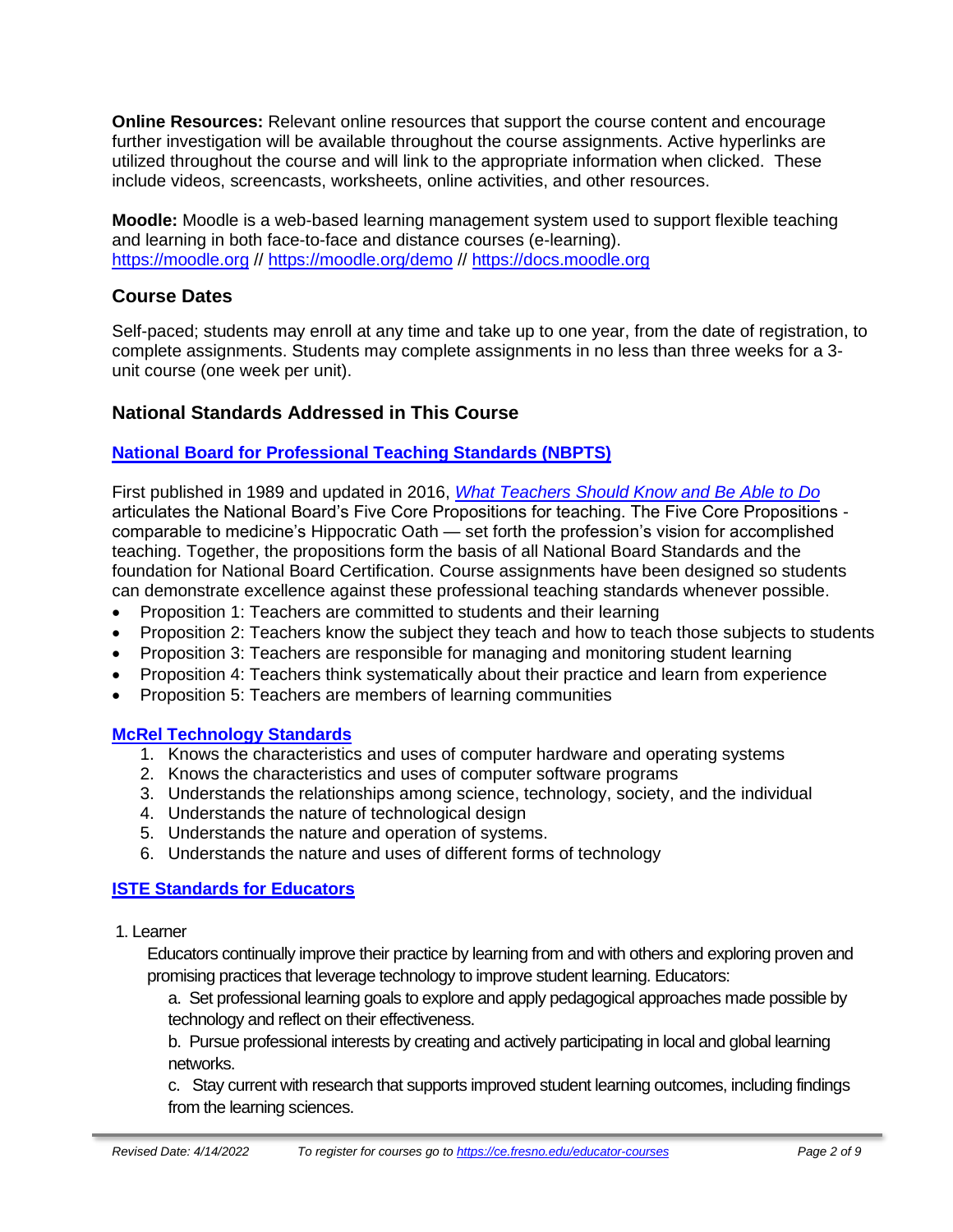2. Leader

Educators seek out opportunities for leadership to support student empowerment and success and to improve teaching and learning. Educators:

a. Shape, advance and accelerate a shared vision for empowered learning with technology by engaging with education stakeholders.

b. Advocate for equitable access to educational technology, digital content and learning opportunities to meet the diverse needs of all students.

c. Model for colleagues the identification, exploration, evaluation, curation and adoption of new digital resources and tools for learning.

### 3. Citizen

Educators inspire students to positively contribute to and responsibly participate in the digital world. Educators:

a. Create experiences for learners to make positive, socially responsible contributions and exhibit empathetic behavior online that build relationships and community.

b. Establish a learning culture that promotes curiosity and critical examination of online resources and fosters digital literacy and media fluency.

c. Mentor students in the safe, legal and ethical practices with digital tools and the protection of intellectual rights and property.

d. Model and promote management of personal data and digital identity and protect student data privacy.

### 4. Collaborator

Educators dedicate time to collaborate with both colleagues and students to improve practice, discover and share resources and ideas, and solve problems. Educators:

a. Dedicate planning time to collaborate with colleagues to create authentic learning experiences that leverage technology.

b. Collaborate and co-learn with students to discover and use new digital resources and diagnose and troubleshoot technology issues.

c. Use collaborative tools to expand students' authentic, real-world learning experiences by engaging virtually with experts, teams and students, locally and globally.

d. Demonstrate cultural competency when communicating with students, parents and colleagues and interact with them as co-collaborators in student learning.

### 5. Designer

Educators design authentic, learner-driven activities and environments that recognize and accommodate learner variability. Educators:

a. Use technology to create, adapt and personalize learning experiences that foster independent learning and accommodate learner differences and needs.

b. Design authentic learning activities that align with content area standards and use digital tools and resources to maximize active, deep learning.

c. Explore and apply instructional design principles to create innovative digital learning environments that engage and support learning.

### 6. Facilitator

Educators facilitate learning with technology to support student achievement of the 2016 ISTE Standards for Students. Educators: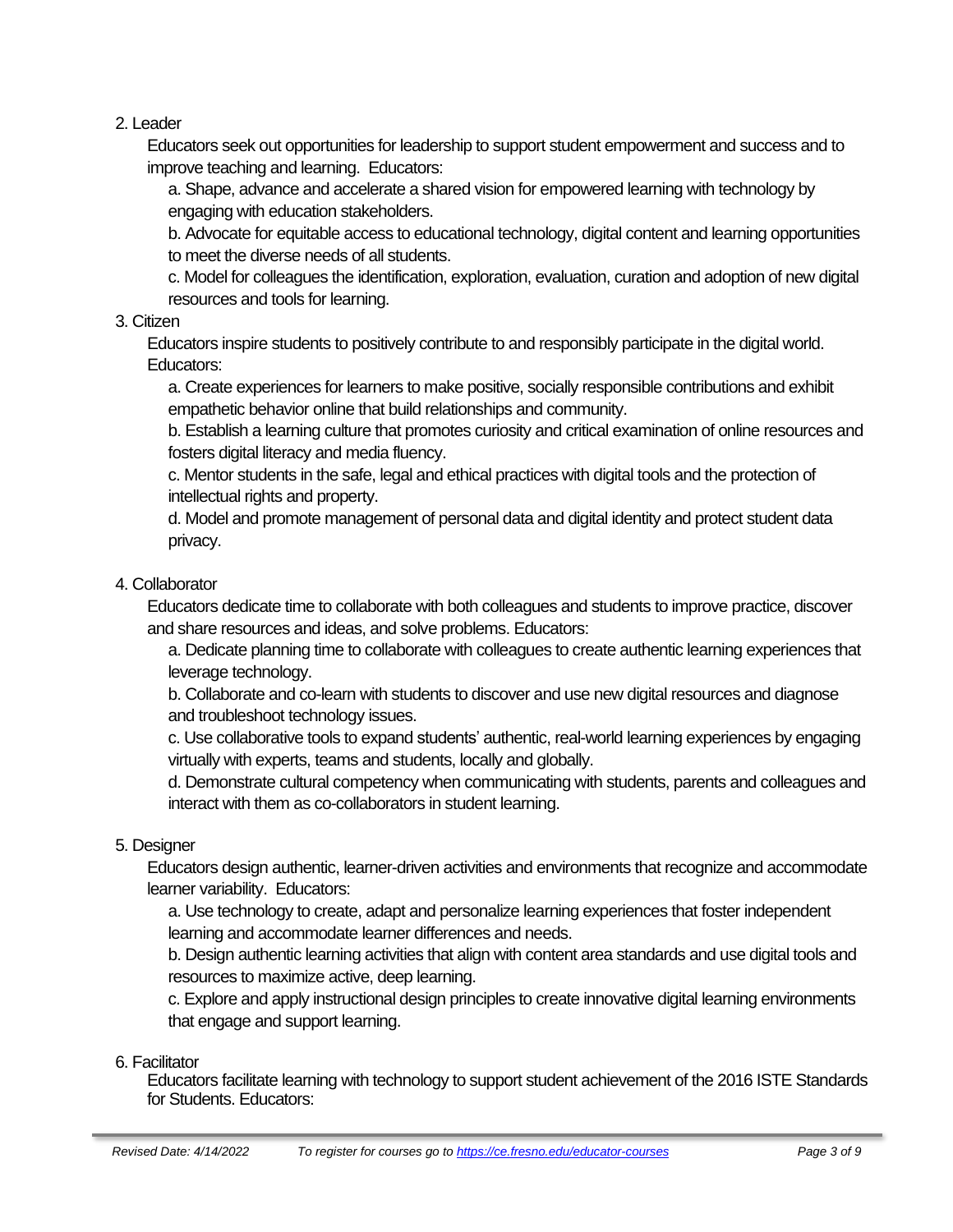a. Foster a culture where students take ownership of their learning goals and outcomes in both independent and group settings.

b. Manage the use of technology and student learning strategies in digital platforms, virtual environments, hands-on makerspaces or in the field.

c. Create learning opportunities that challenge students to use a design process and computational thinking to innovate and solve problems.

d. Model and nurture creativity and creative expression to communicate ideas, knowledge or connections.

#### 7. Analyst

Educators understand and use data to drive their instruction and support students in achieving their learning goals. Educators:

a. Provide alternative ways for students to demonstrate competency and reflect on their learning using technology.

b. Use technology to design and implement a variety of formative and summative assessments that accommodate learner needs, provide timely feedback to students and inform instruction.

c. Use assessment data to guide progress and communicate with students, parents and education stakeholders to build student self-direction.

# **Continuing Education Student Learning Outcomes (CE-SLO)**

| CE-SLO 1            | Demonstrate proficient written communication by articulating a clear focus,<br>synthesizing arguments, and utilizing standard formats in order to inform and<br>persuade others, and present information applicable to targeted use.                                       |
|---------------------|----------------------------------------------------------------------------------------------------------------------------------------------------------------------------------------------------------------------------------------------------------------------------|
| CE-SLO <sub>2</sub> | Demonstrate comprehension of content-specific knowledge and the ability to<br>apply it in theoretical, personal, professional, or societal contexts.                                                                                                                       |
| CE-SLO <sub>3</sub> | Reflect on their personal and professional growth and provide evidence of how<br>such reflection is utilized to manage personal and professional improvement.                                                                                                              |
| CE-SLO 4            | Apply critical thinking competencies by generating probing questions,<br>recognizing underlying assumptions, interpreting and evaluating relevant<br>information, and applying their understandings to the professional setting.                                           |
| CE-SLO 5            | Reflect on values that inspire high standards of professional and ethical<br>behavior as they pursue excellence in applying new learning to their chosen<br>field.                                                                                                         |
| CE-SLO 6            | Identify information needed in order to fully understand a topic or task, organize<br>that information, identify the best sources of information for a given enquiry,<br>locate and critically evaluate sources, and accurately and effectively share that<br>information. |

# **Course Student Learning Outcomes (C-SLO)**

|                    | <b>Student Learning Outcomes for This Course</b>                                                                                       | <b>National Standards</b>                                        | <b>CE-SLO</b> |
|--------------------|----------------------------------------------------------------------------------------------------------------------------------------|------------------------------------------------------------------|---------------|
|                    | By the end of this course student will be able to:                                                                                     | Addressed*                                                       | Addressed**   |
| C-SLO <sub>1</sub> | Identify and differentiate between different<br>hardware and software used in producing<br>video to construct content for instruction. | (NBPTS <sub>2</sub> )<br>$(ISTE-T 4, 5)$<br>(McRel Tech 1, 2, 6) | $CE$ 2, 6     |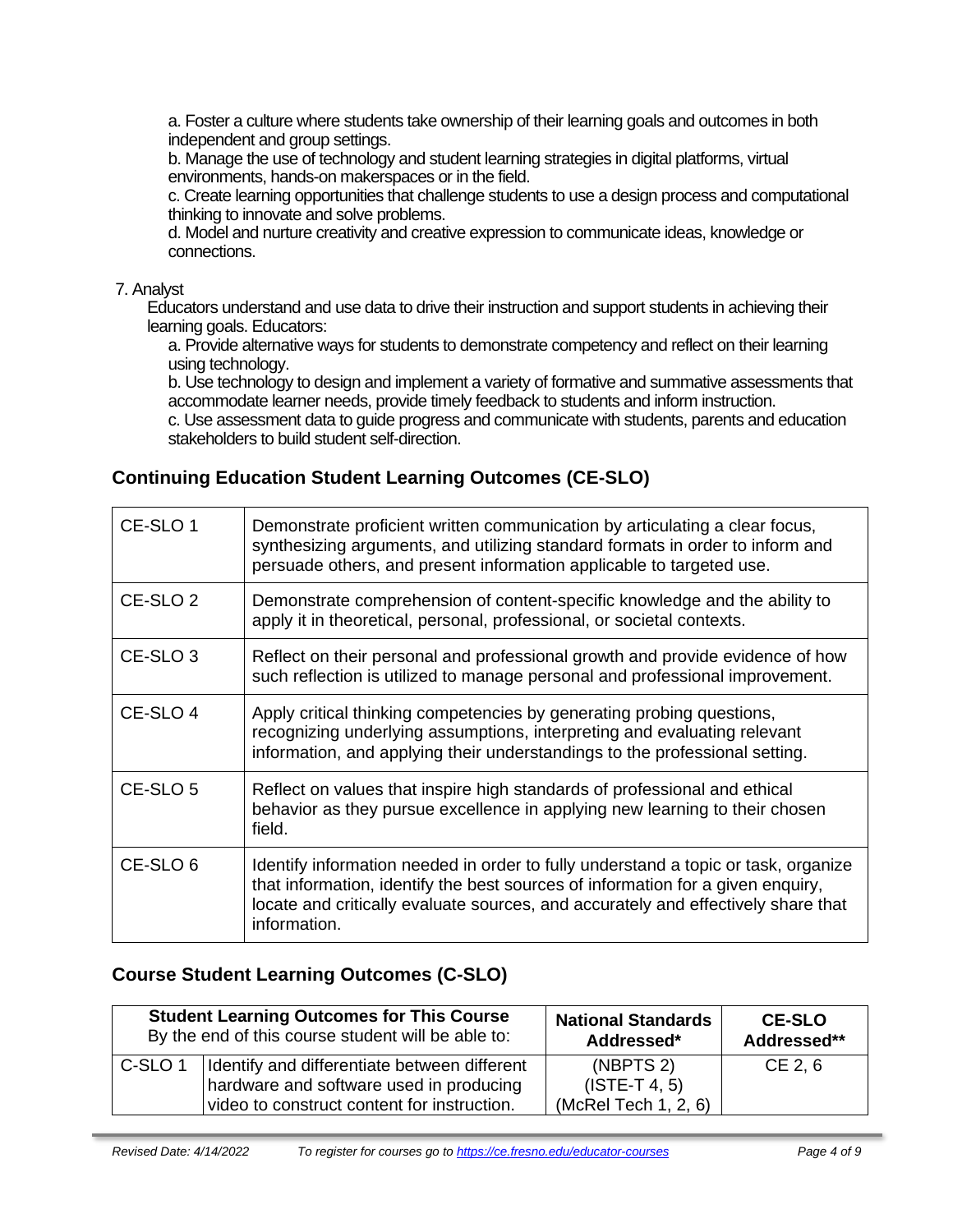| C-SLO <sub>2</sub> | Discuss methods to maximize the            | (NBPTS 1, 2, 4, 5)       | CE 1, 2, 3, 4, 5, |
|--------------------|--------------------------------------------|--------------------------|-------------------|
|                    | effectiveness of video in classroom        | $(ISTE-T 1, 2, 4, 5)$    |                   |
|                    | instruction.                               | (McRel Tech 4)           |                   |
| C-SLO <sub>3</sub> | Employ different techniques to maximize a  | (NBPTS 1, 2, 4)          | CE 2, 6           |
|                    | video's instructional effectiveness.       | $(ISTE-T 5, 6, 7)$       |                   |
|                    |                                            | (McRel Tech 3, 4)        |                   |
| C-SLO <sub>4</sub> | Apply basic video editing techniques       | (NBPTS <sub>2</sub> )    | CE 2, 6           |
|                    | including cutting video, editing sound and | $(ISTE-T 1, 4, 5, 6)$    |                   |
|                    | incorporating still images.                | (McRel Tech 3, 4, 6)     |                   |
| C-SLO <sub>5</sub> | Practice advanced video editing techniques | (NBPTS 2)                | CE 2, 6           |
|                    | including Transitions, Animations,         | $(ISTE-T 1, 4, 5, 6)$    |                   |
|                    | Annotations, Effects and Credits.          | (McRel Tech 3, 4, 6)     |                   |
| C-SLO <sub>6</sub> | Prepare video products in the best format  | (NBPTS 2, 4, 5)          | CE 2, 4, 5, 6     |
|                    | for viewing while considering the intended | $(ISTE-T 1, 2, 4, 5, 6)$ |                   |
|                    | audience and available hardware and        | (McRel Tech 3)           |                   |
|                    | bandwidth.                                 |                          |                   |
| C-SLO <sub>7</sub> | Determine the best format/platform for     | (NBPTS 2, 3, 4)          | CE 2, 6           |
|                    | sharing video content for use with the     | $(ISTE-T 2, 4, 5, 6, 7)$ |                   |
|                    | intended Learning Management System.       | (McRel Tech 4, 5, 6)     |                   |

\* Please refer to the section on **National Standards Addressed in This Course**

\*\* Please refer to the section on **Continuing Education Student Learning Outcomes**

# **Topics, Assignments, and Activities**

| <b>Module Title</b>     | <b>Module Assignments and Activities</b>                      | <b>Points</b><br><b>Possible</b><br>for Each<br><b>Assignment</b> |
|-------------------------|---------------------------------------------------------------|-------------------------------------------------------------------|
| <b>Welcome Module</b>   | Welcome Video<br>$\bullet$                                    |                                                                   |
|                         | <b>Course Syllabus</b>                                        |                                                                   |
|                         | <b>Introduce Yourself Forum</b>                               |                                                                   |
| Module $1 -$            | Read Introduction and Chapters 1 - 4 and 18 - 19<br>$\bullet$ |                                                                   |
| <b>iMovie Basics</b>    | 1.1 Forum Participation: How You Plan to Use iMovie           | 10 pts                                                            |
|                         | 1.2 Assignment: Importing Media<br>٠                          | 30 pts                                                            |
|                         | 1.3 Assignment: Working with Events and Projects<br>٠         | 30 pts                                                            |
| Module $2 -$            | Read Chapters 5 - 7 and 20<br>٠                               |                                                                   |
| <b>Build Your First</b> | 2.1 Assignment: Building Your First Movie                     | 40 pts                                                            |
| Movie                   | 2.2 Assignment: Favorites, Rejects and Transitions            | 30 pts                                                            |
|                         | 2.3 Assignment: Themes                                        | 30 pts                                                            |
|                         | 2.4 Assignment: The Sports Team Editor                        | 40 pts                                                            |
|                         | 2.5 Assignment: Travel Map Transitions                        | 40 pts                                                            |
|                         | 2.6 Forum Sharing: Sharing Your 30-Second Movie<br>٠          | 40 pts                                                            |
| Module $3-$             | Read Chapters 8 - 14 and 2P2 - 23<br>$\bullet$                |                                                                   |
| Video                   | 3.1 Assignment: Video Effects<br>$\bullet$                    | 40 pts                                                            |
| Enhancements            | 3.2 Assignment: Connected Clips (Overlays)                    | 40 pts                                                            |
|                         | 3.3 Assignment: Edits and Enhancements<br>$\bullet$           | 40 pts                                                            |
|                         | 3.4 Assignment: Title, Subtitles and Credits                  | 40 pts                                                            |
|                         | 3.5 Assignment: Music, Sound Effects, and Narration           | 40 pts                                                            |
|                         | 3.6 Assignment: Movie Trailers                                | 40 pts                                                            |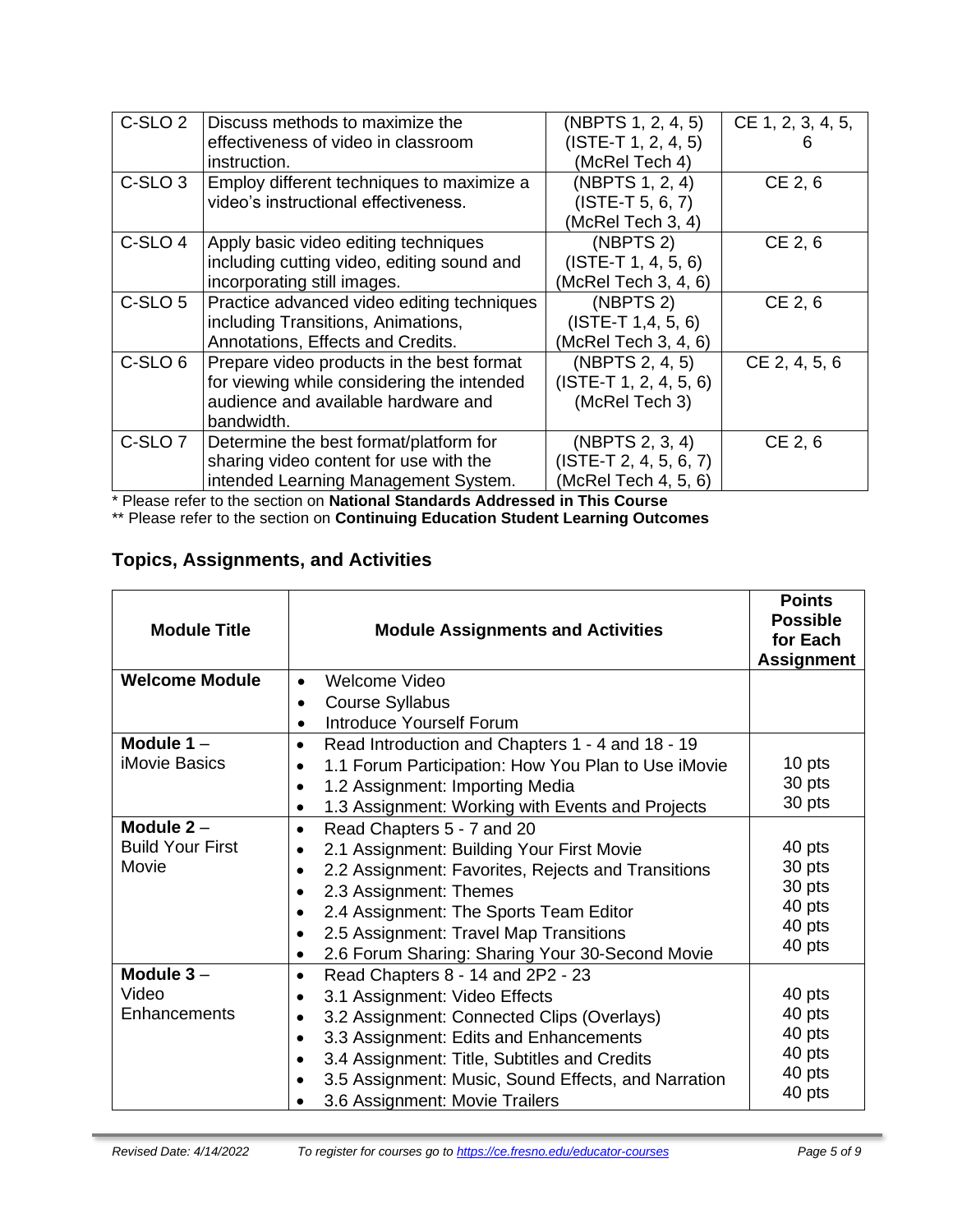| <b>Module Title</b>                | <b>Module Assignments and Activities</b>                     | <b>Points</b><br><b>Possible</b><br>for Each<br><b>Assignment</b> |
|------------------------------------|--------------------------------------------------------------|-------------------------------------------------------------------|
| Module $4-$                        | Read Chapters 15, 16 and 24<br>$\bullet$                     |                                                                   |
| Advanced iMovie                    | 4.1 Assignment: Creating iMovie Masks with Keynote           | 30 pts                                                            |
| Lessons                            | 4.2 Assignment: Custom Animations In iMovie Using<br>Keynote | 30 pts                                                            |
|                                    | 4.3 Assignment: Multi-Camera Videos In iMovie<br>٠           | 30 pts                                                            |
|                                    | 4.4 Assignment: Lesson Plan Utilizing Shared Content         | 30 pts                                                            |
| Module $5-$<br>Independent Project | 5.1 Assignment: Independent Project<br>$\bullet$             | $150$ pts                                                         |
| Course Wrap-up-                    | <b>Final Reflection Forum</b><br>$\bullet$                   |                                                                   |
| Grading and                        | <b>Course Evaluation</b>                                     |                                                                   |
| Evaluation                         | <b>Course Completion Checklist</b>                           |                                                                   |
|                                    | <b>Grade Request / Transcript Request</b>                    |                                                                   |
| <b>TOTAL POINTS</b>                |                                                              |                                                                   |

# **Grading Policies, Rubrics, and Requirements for Assignments**

### **Grading Policies**

- Assignments will be graded per criteria presented in the course rubrics.
- $A = 90-100\%$  and  $B = 80-89\%$ , (anything below 80% will not receive credit.)
- The discernment between an A or a B letter grade is at the discretion of the instructor based on the quality of work submitted (see course rubrics).
- Coursework falling below a B grade will be returned with further instructions.
- All assignments must be completed to receive a grade and are expected to reflect the quality that teacher-training institutions require of professional educators. If completed assignments do not meet this standard, students will be notified with further instructions from the instructor.

### **Grading Rubrics**

| Grade     | <b>Percent</b> | <b>Description</b> | <b>Rubric</b>                                                                                                                                                                                   |
|-----------|----------------|--------------------|-------------------------------------------------------------------------------------------------------------------------------------------------------------------------------------------------|
| A         | 90-100%        | Excellent          | Meets all course / assignment requirements with<br>significant evidence of subject mastery and<br>demonstration of excellent graduate level<br>professional development scholarship.            |
| B         | 80-89%         | Very Good          | Adequately meets criteria for all course/assignment<br>requirements - demonstrates subject competency<br>with very good graduate level professional<br>development scholarship.                 |
| <b>NC</b> | Below 80%      | Unacceptable       | Does not meet the minimum criteria for all<br>course/assignment requirements and demonstrated<br>little, if any, evidence of acceptable graduate level<br>professional development scholarship. |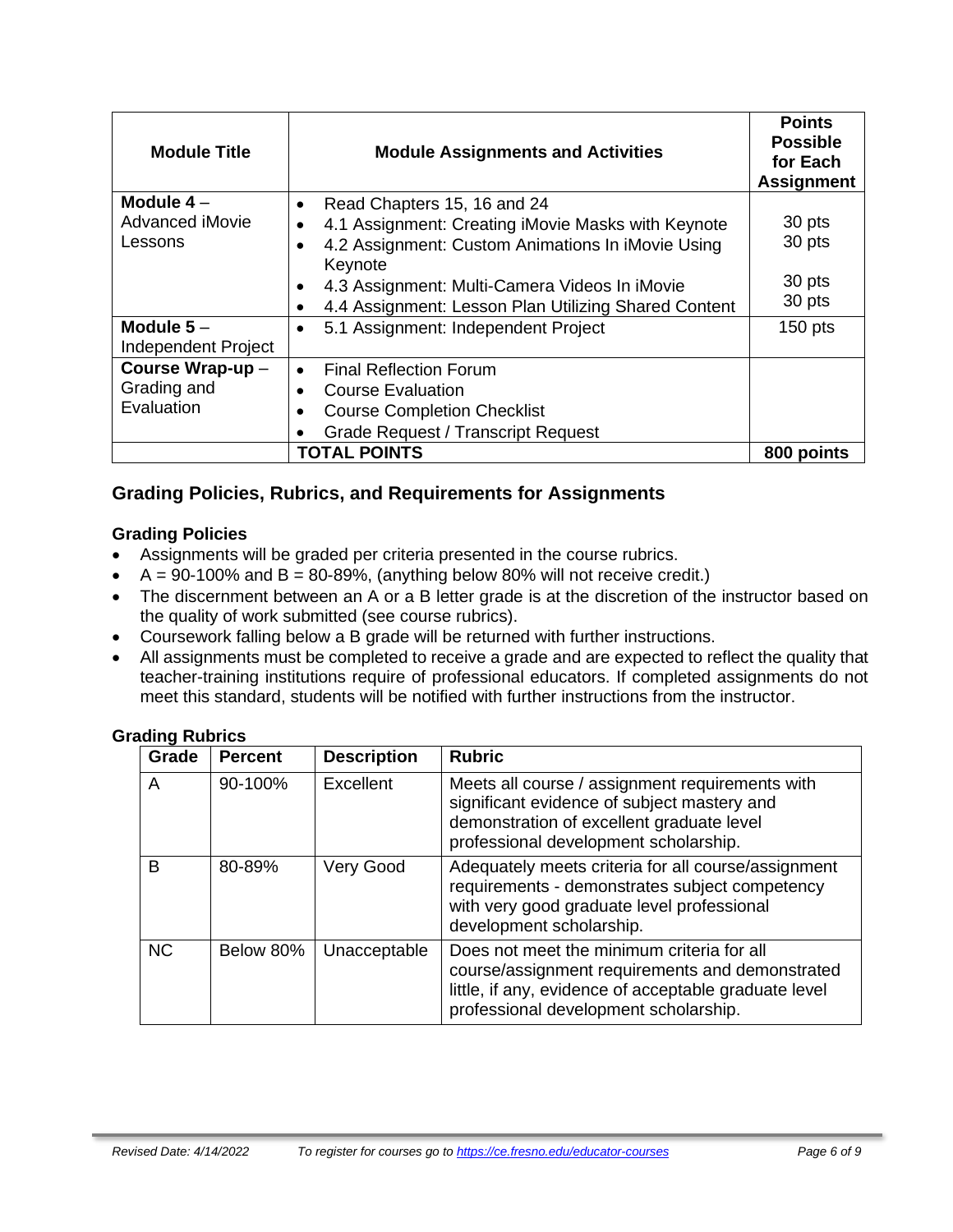### **Writing Requirements**

- **Superior:** Writing is clear, succinct, and reflects graduate level expectations. Clearly addresses all parts of the writing task. Maintains a consistent point of view and organizational structure. Includes relevant facts, details, and explanations.
- **Standard:** Writing is acceptable with very few mistakes in grammar and spelling. Addresses most parts of the writing task. Maintains a mostly consistent point of view and organizational structure. Includes mostly relevant facts, details, and explanations.
- **Sub-standard:** Writing contains noticeable mistakes in grammar and spelling. Does not address all parts of the writing task. Lacks a consistent point of view and organizational structure. May include marginally relevant facts, details, and explanations.

### **Lesson Plan Requirements**

- **Superior:** Instructional goals and objectives clearly stated. Instructional strategies appropriate for learning outcome(s). Method for assessing student learning and evaluating instruction is clearly delineated and authentic. All materials necessary for student and teacher to complete lesson clearly listed.
- **Standard:** Instructional goals and objectives are stated but are not easy to understand. Some instructional strategies are appropriate for learning outcome(s). Method for assessing student learning and evaluating instruction is present. Most materials necessary for student and teacher to complete lesson are listed.
- **Sub-standard:** Instructional goals and objectives are not stated. Learners cannot tell what is expected of them. Instructional strategies are missing or strategies used are inappropriate. Method for assessing student learning and evaluating instruction is missing. Materials necessary for student and teacher to complete lesson are missing.

# **Instructor/Student Contact Information**

Throughout the course participants will be communicating with the instructor and their classmates on a regular basis using asynchronous discussion forums. Students are provided with instructor contact information in the event they want to make email or phone contact. In addition, students are encouraged to email or phone the instructor at any time. Students will also receive feedback on the required assignments as they are submitted.

# **Discussion Forums**

Participation is an important expectation of this course and all online courses. Online discussions promote reflection and analysis while allowing students to appreciate and evaluate positions that others express. While students may not be engaging with the same students throughout this course they will be expected to offer comments, questions, and replies to the discussion question whenever possible. The faculty role in the discussion forum is that of an observer and facilitator.

# **Coursework Hours**

Based on the Carnegie Unit standard, a unit of graduate credit measures academic credit based on the number of hours the student is engaged in learning. This includes all time spent on the course: reading the textbook, watching videos, listening to audio lessons, researching topics, writing papers, creating projects, developing lesson plans, posting to discussion boards, etc. Coursework offered for FPU Continuing Education graduate credit adheres to 45 hours per semester unit for the 900-level courses. Therefore, a student will spend approximately 135 hours on a typical 3-unit course.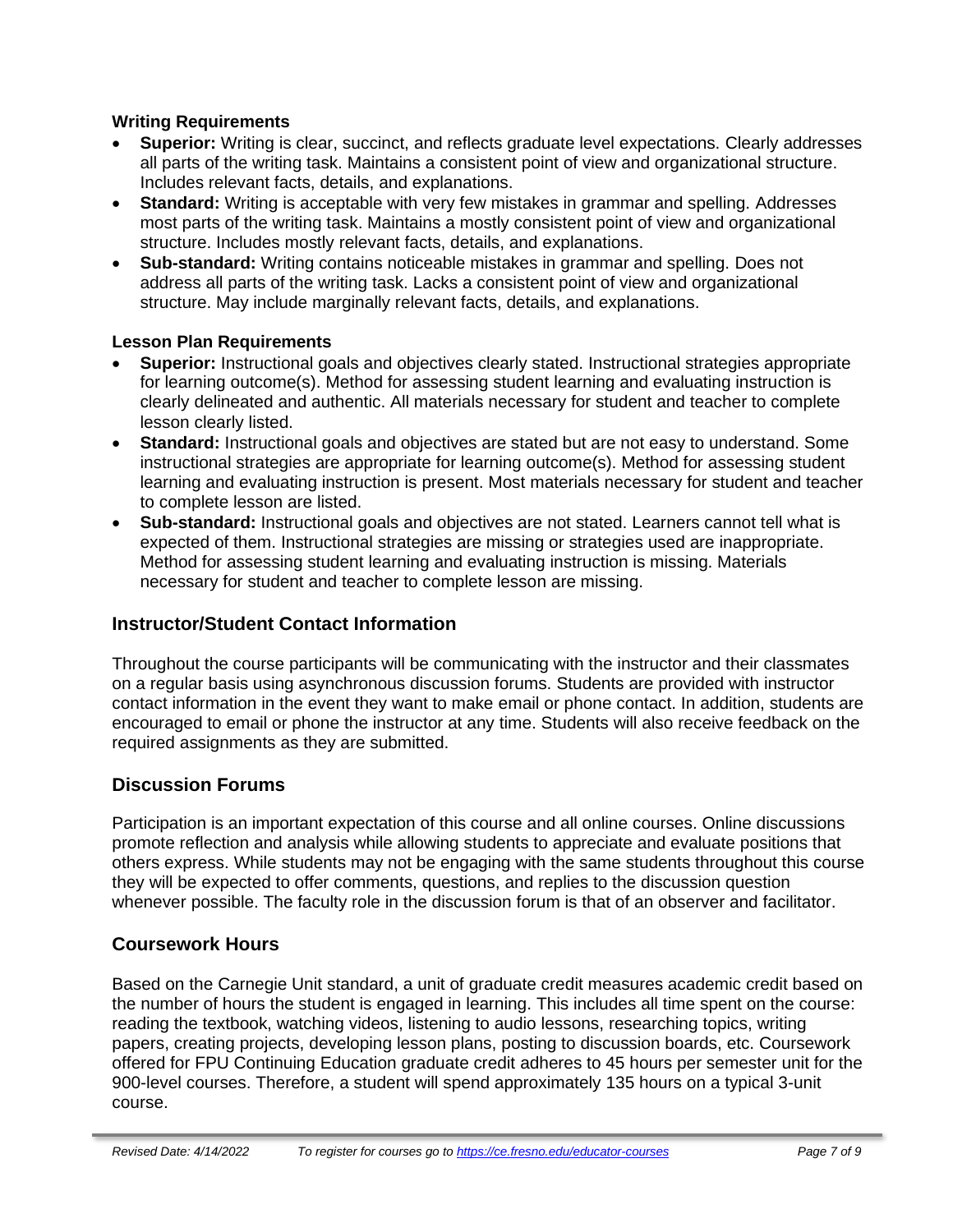# **Services for Students with Disabilities**

Students with disabilities are eligible for reasonable accommodations in their academic work in all classes. In order to receive assistance, the student with a disability must provide the Academic Support Center with documentation, which describes the specific disability. The documentation must be from a qualified professional in the area of the disability (i.e. psychologist, physician or educational diagnostician). Students with disabilities should contact the Academic Support Center to discuss academic and other needs as soon as they are diagnosed with a disability. Once documentation is on file, arrangements for reasonable accommodations can be made. For more information and for downloadable forms, please go to [https://www.fresno.edu/students/academic](https://www.fresno.edu/students/academic-support/services-students-disabilities)[support/services-students-disabilities.](https://www.fresno.edu/students/academic-support/services-students-disabilities)

# **Plagiarism and Academic Honesty**

All people participating in the educational process at Fresno Pacific University are expected to pursue honesty and integrity in all aspects of their academic work. Academic dishonesty, including plagiarism, will be handled per the procedures set forth in the Fresno Pacific University Catalogue <https://www.fresno.edu/students/registrars-office/academic-catalogs>

# **Technology Requirements**

To successfully complete the course requirements, course participants will need Internet access, can send and receive email, know how to manage simple files in a word processing program, and have a basic understanding of the Internet. Please remember that the instructor is not able to offer technical support. If you need technical support, please contact your Internet Service Provider.

**Moodle:** This course will be delivered totally online. Moodle is a learning management system that provides students access to online resources, documents, graded assignments, quizzes, discussion forums, etc. Moodle is easy to learn and has a friendly user interface. To learn more about Moodle, go to [https://docs.moodle.org/33/en/Student\\_FAQ.](https://docs.moodle.org/33/en/Student_FAQ) There are also some student tutorials on the Center for Online Learning website at Fresno Pacific University - [https://col.fresno.edu/student.](https://col.fresno.edu/student)

**Moodle Site Login and Passwords:** Students will need to have internet access to log onto [https://ce-connect.fresno.edu.](https://ce-connect.fresno.edu/) The username and password numbers for Moodle access will be sent to you by the university using the email address you submitted at the time of registration. The instructor will then contact you with a welcome communication. If you need help with your username and password recovery, please contact the Continuing Education office at (800) 372- 5505 or (559) 453-2000 during regular office hours - Mon-Fri 8:00 am to 5:00 pm. or email them at [prof.dev@fresno.edu.](mailto:prof.dev@fresno.edu)

**Getting Help with Moodle:** If you need help with Moodle, please contact the Center for Online Learning (COL), by telephone or the website. Help by phone (559) 453-3460 is available Mon-Thurs 8:00 am to 8:00 pm and on Fridays from 8:00 am to 5:00 pm, or by filling out a "Request Services" form at [https://col.fresno.edu/contact/request-services.](https://col.fresno.edu/contact/request-services) Please identify that you are with the "School = Continuing Education".

# **Final Course Grade and Transcripts**

When all work for the course has been completed, students will need to logon to the Continuing Education website [\(https://ce.fresno.edu/my-account\)](https://ce.fresno.edu/my-account) and "Request Final Grade". Once the